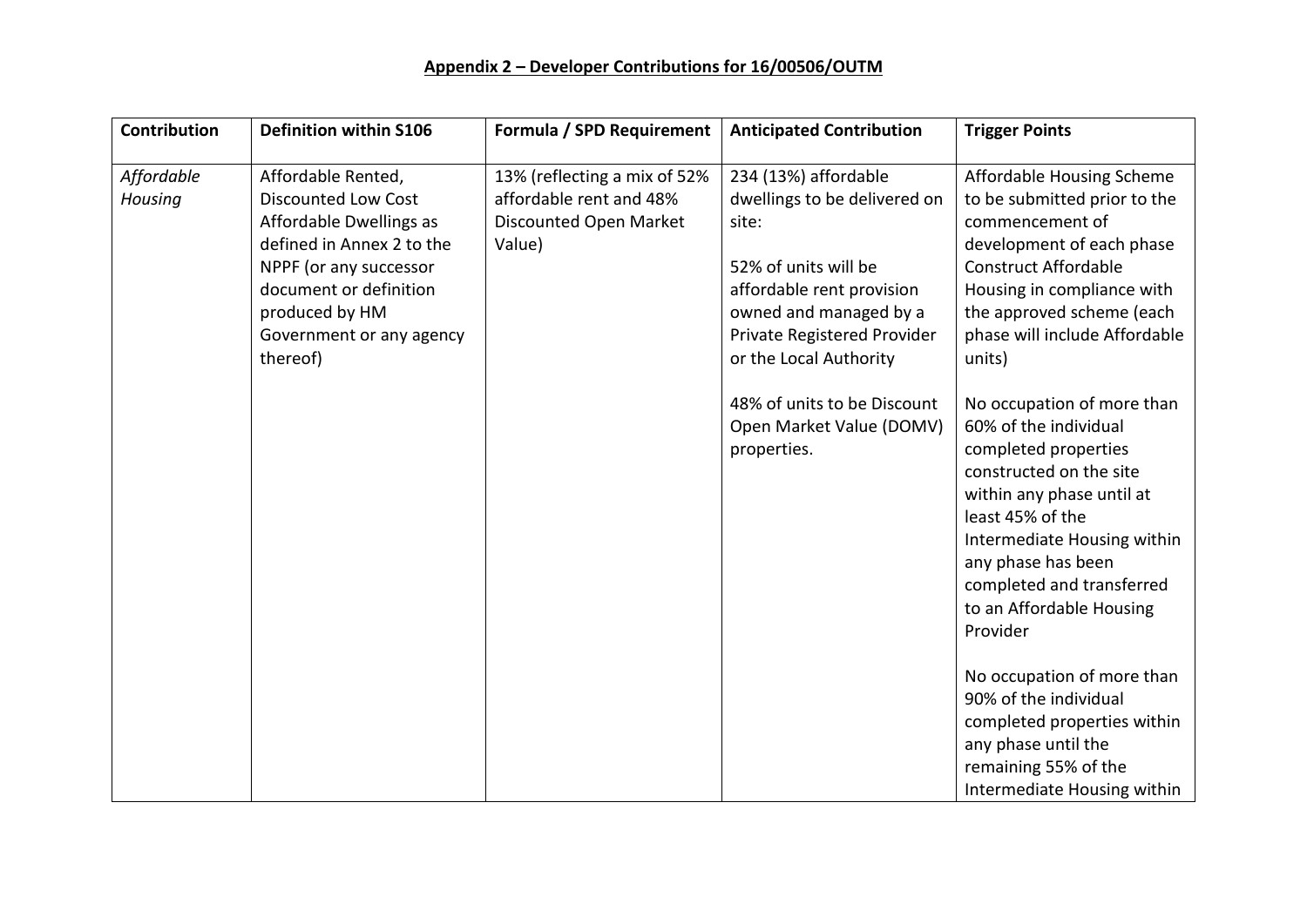|                                |                                                                                                                                                                                                                                                                                                 |                                                                                                                                                                                                                                     |                                                                                                                                                                                                                                                | any phase has been<br>completed and transferred<br>to an Affordable Housing<br>Provider                                                                                                                                                                                                                                 |
|--------------------------------|-------------------------------------------------------------------------------------------------------------------------------------------------------------------------------------------------------------------------------------------------------------------------------------------------|-------------------------------------------------------------------------------------------------------------------------------------------------------------------------------------------------------------------------------------|------------------------------------------------------------------------------------------------------------------------------------------------------------------------------------------------------------------------------------------------|-------------------------------------------------------------------------------------------------------------------------------------------------------------------------------------------------------------------------------------------------------------------------------------------------------------------------|
| Community<br><b>Facilities</b> | The provision on site of a<br>Community Hall which shall<br>incorporate a badminton<br>court having a total gross<br>floor area not exceeding<br>$1,113m2$ and a sports<br>pavilion which shall include<br>changing rooms having a<br>total gross floor area not<br>exceeding 252m <sup>2</sup> | Provision of new<br>infrastructure from<br>development proposals.<br>Where existing<br>infrastructure exists or<br>where small scale<br>developments do not<br>warrant new infrastructure,<br>a contribution may be<br>appropriate. | <b>Community Hall with</b><br>badminton court within the<br>Local Centre<br>Sports Pavilion within the<br>Sports Hub                                                                                                                           | To be delivered in<br>accordance with the phasing<br>arrangements of the<br>development<br>No development to<br>commence within each<br>phase to which community<br>facilities are to be location<br>until a Community Facilities<br>Specification has been<br>submitted and approved by<br>the LPA                     |
| Health<br>Provision            | The sum of £1.71 million to<br>secure Healthcare Provision                                                                                                                                                                                                                                      | <b>Core Strategy Policy</b><br>requirement for strategic<br>site to provide facilities for 3<br>GPs.<br>The Developer Contributions<br>SPD requires a contribution<br>of £950 per dwelling.                                         | Pending a Healthcare<br>Review the monies will<br>either be contributed<br>towards existing healthcare<br>facilities at the following<br>locations:<br><b>Balderton Health Centre</b><br>$\bullet$<br><b>Lombard Medical</b><br>Centre, Newark | Prior to the occupation of<br>the 700 <sup>th</sup> [still under review<br>by Officers and applicant]<br>dwelling, the owner, the<br>District Council and the CCG<br>will carry out a healthcare<br>review in order to determine<br>the most suitable means of<br>addressing the healthcare<br>needs of the development |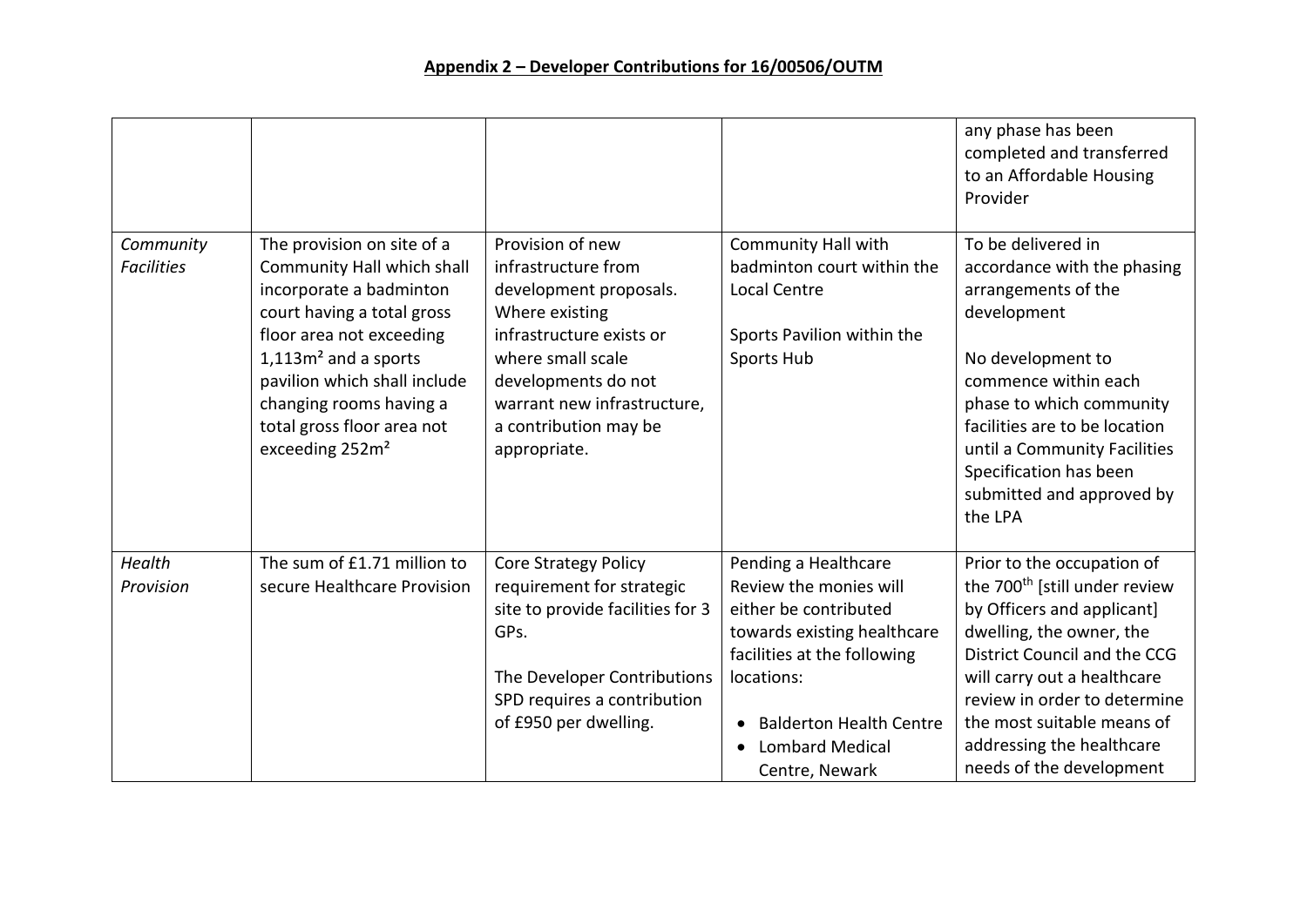## **Appendix 2 – Developer Contributions for 16/00506/OUTM**

|                        |                                                                                                                                                                                                                                                                                                                                                                                                       | £950 per dwelling would<br>equate to a contribution of<br>£1.71 million                                                                                                                                                                                                                                                                                                                                      | <b>Fountain Medical</b><br>$\bullet$<br>Practice, Newark<br>Bowbridge Road<br>$\bullet$<br>Surgery, Newark<br>Newark Hospital<br>Or the healthcare provision<br>will be delivered through an<br>on site Health Centre with a<br>maximum floor area of<br>300m <sup>2</sup> with associated car<br>parking | An area of land within the<br>site will be reserved to<br>accommodate the Health<br>Centre pending the outcome<br>of the Healthcare Review                                                                                                                                                                                                                                     |
|------------------------|-------------------------------------------------------------------------------------------------------------------------------------------------------------------------------------------------------------------------------------------------------------------------------------------------------------------------------------------------------------------------------------------------------|--------------------------------------------------------------------------------------------------------------------------------------------------------------------------------------------------------------------------------------------------------------------------------------------------------------------------------------------------------------------------------------------------------------|-----------------------------------------------------------------------------------------------------------------------------------------------------------------------------------------------------------------------------------------------------------------------------------------------------------|--------------------------------------------------------------------------------------------------------------------------------------------------------------------------------------------------------------------------------------------------------------------------------------------------------------------------------------------------------------------------------|
| Education<br>Provision | The sum of up to £5,751,854<br>to secure the provision of<br>the Primary School<br>2.2ha of the site identified<br>for future development of<br>the Primary School<br>0.8ha of the site adjoining<br>the Primary School site to<br>be reserved for future<br>possible expansion of the<br><b>Primary School</b><br>The detailed specification<br>for the proposed Primary<br>School to be produced by | A development of 1800<br>dwellings would generate<br>378 primary places<br>The LEA require a new 2<br>form entry (420 place)<br>primary school to be<br>constructed on site. A site<br>allowance of 2ha would be<br>required. Build specification<br>should meet DfE<br>requirements and Education<br><b>Funding Building Bulletin</b><br>103<br>Site is required to be clear of<br>contamination, level and | The delivering of a 2 form<br>entry primary school and<br>expansion land to allow for<br>the creation of a 3 form<br>entry                                                                                                                                                                                | The triggers for the delivery<br>of the 2fe primary school if<br>the County Council was to<br>design and build it would be<br>as follows:<br>Transfer of the level,<br>contamination free,<br>serviced site to the<br>County Council on<br>commencement of<br>the residential<br>development;<br>10% of the total costs<br>to be paid on<br>commencement of<br>the residential |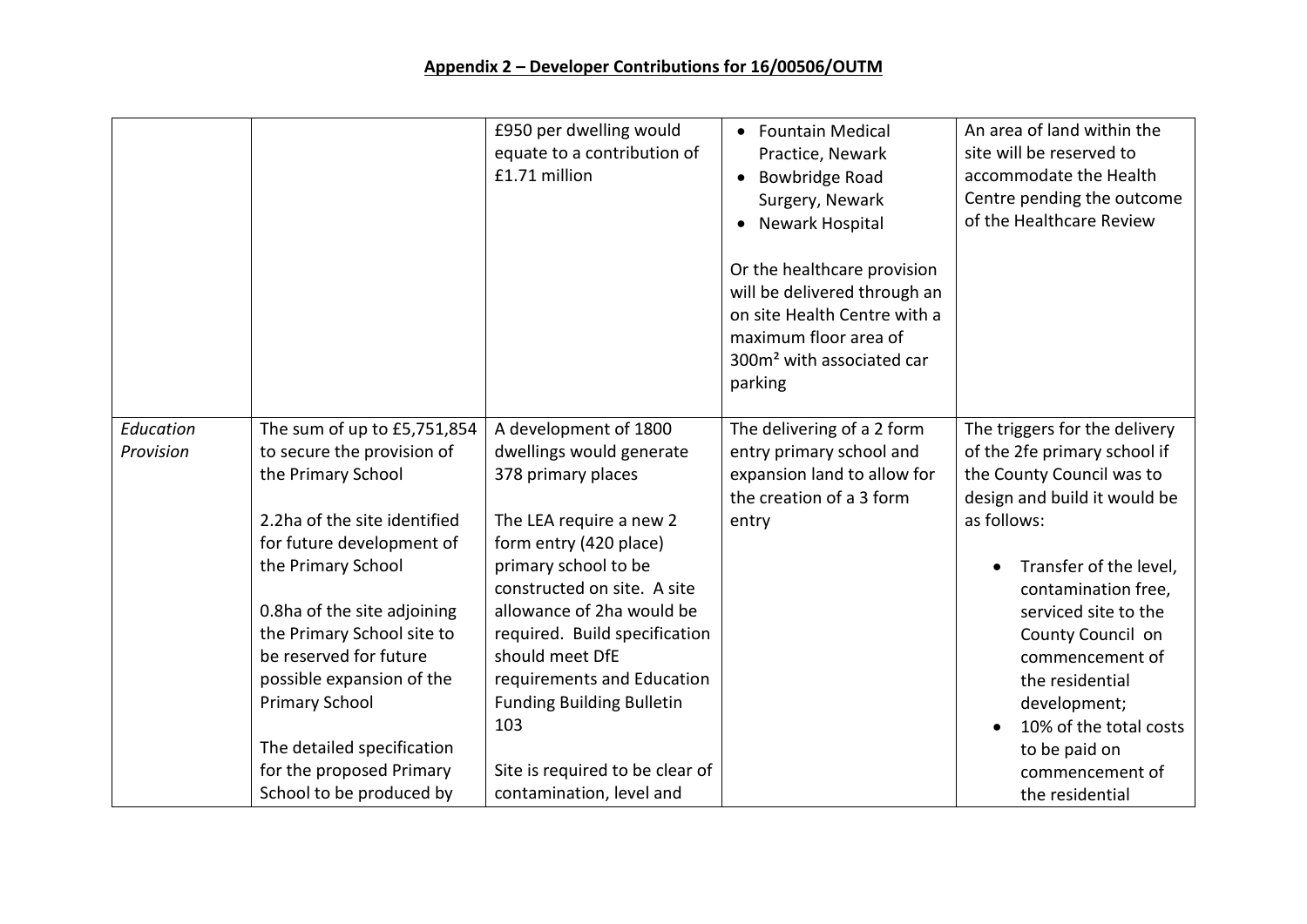| the County Council to<br>include (where applicable)<br>the proposed phasing for<br>the construction of the<br><b>Primary School</b> | serviced prior to transfer to<br>LEA/construction of school<br>Secondary education is<br>delivered through CIL | development (to<br>cover the design,<br>planning and<br>procurement;)<br>37% on occupation<br>of the 30 <sup>th</sup> dwelling;<br>15% on occupation<br>$\bullet$<br>of the 330th dwelling<br>23% on occupation<br>of the 780th<br>dwelling; and<br>15% on occupation<br>of the 1280th<br>dwelling<br>The triggers for the delivery<br>of the 2fe primary school if it<br>is to be construction by the<br>developer would be as<br>follows:<br>Phase 1: |
|-------------------------------------------------------------------------------------------------------------------------------------|----------------------------------------------------------------------------------------------------------------|---------------------------------------------------------------------------------------------------------------------------------------------------------------------------------------------------------------------------------------------------------------------------------------------------------------------------------------------------------------------------------------------------------------------------------------------------------|
|                                                                                                                                     |                                                                                                                | Infrastructure for 420<br>places plus 4<br>classrooms to be<br>completed by the<br>occupation of the                                                                                                                                                                                                                                                                                                                                                    |
|                                                                                                                                     |                                                                                                                | 200 <sup>th</sup> dwelling OR<br>within 16 months of<br>commencement of                                                                                                                                                                                                                                                                                                                                                                                 |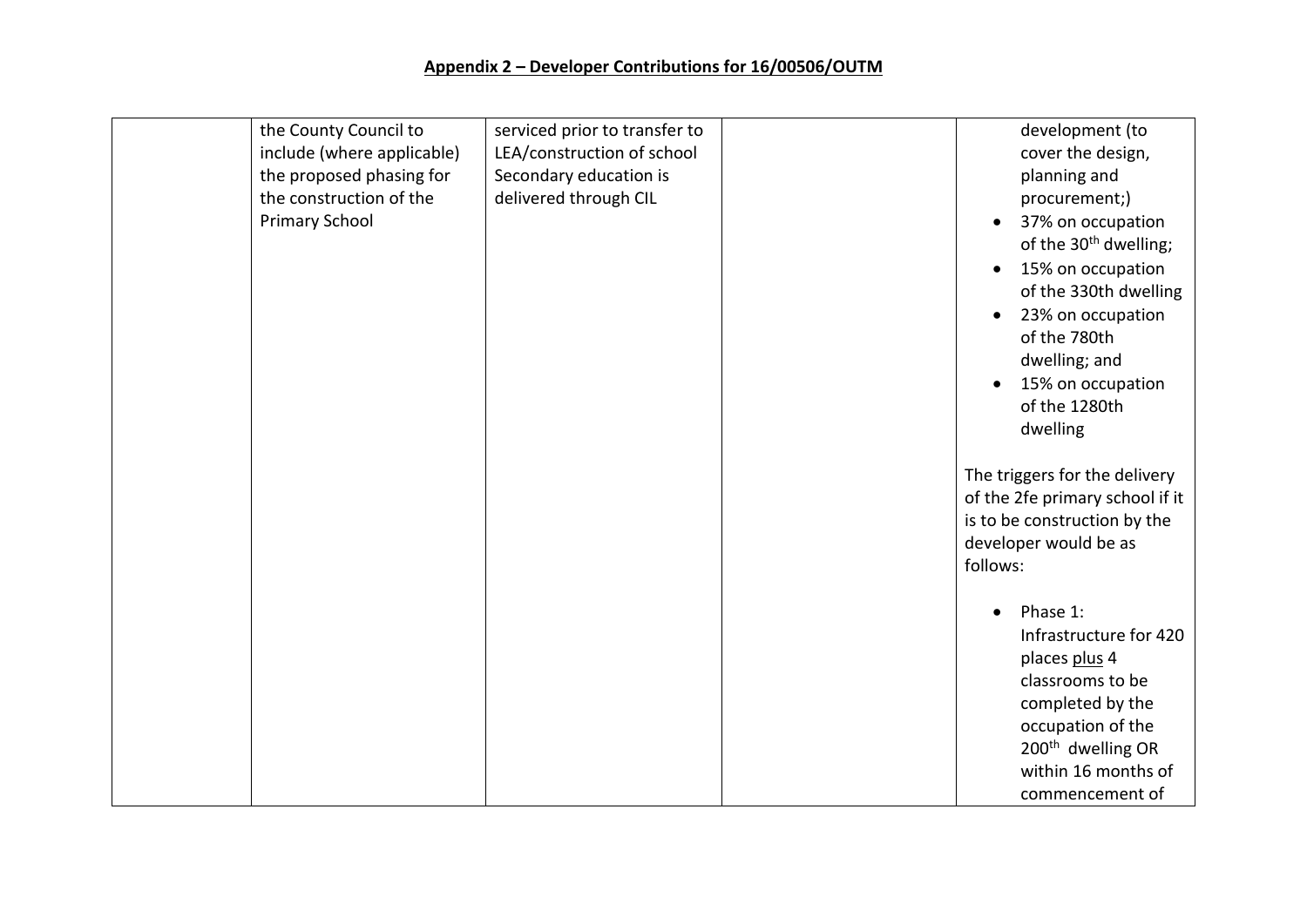|                    |                               |                                 |                           | the residential<br>development(First<br>occupation)<br>whichever is the<br>sooner;<br>Phase 2: 3 additional<br>classrooms to make<br>210 places to be<br>completed by the<br>occupation of the<br>450th dwelling;<br>Phase 3: 4 additional<br>classrooms to be<br>completed by the<br>occupation of the<br>900th dwelling;<br>Phase 4: 4 remaining<br>classrooms to<br>provide 420 places to<br>be completed by the<br>occupation of the<br>1400th dwelling. |
|--------------------|-------------------------------|---------------------------------|---------------------------|--------------------------------------------------------------------------------------------------------------------------------------------------------------------------------------------------------------------------------------------------------------------------------------------------------------------------------------------------------------------------------------------------------------------------------------------------------------|
| <b>Public Open</b> | The areas of open space       | <b>Natural and Semi Natural</b> | 19.1 hectares alongside   | To be delivered in                                                                                                                                                                                                                                                                                                                                                                                                                                           |
| Space              | comprising; Amenity Green     | Green Space                     | structural planting and   | accordance with the phasing                                                                                                                                                                                                                                                                                                                                                                                                                                  |
|                    | Space; On-site Children's     |                                 | landscape buffer areas    | arrangements of the                                                                                                                                                                                                                                                                                                                                                                                                                                          |
|                    | Play Areas to include 2       | Policy = $10ha$ per $1,000$     | totaling 6.7 hectares     | development                                                                                                                                                                                                                                                                                                                                                                                                                                                  |
|                    | LEAPs and 1 NEAP; On site     | population or all residents     | including allotments      |                                                                                                                                                                                                                                                                                                                                                                                                                                                              |
|                    | Sports Facilities; Allotments | to live within 300m.            | 6.4 hectares of amenity   | No development to                                                                                                                                                                                                                                                                                                                                                                                                                                            |
|                    | and Community Gardens;        |                                 | green space and provision | commence within each                                                                                                                                                                                                                                                                                                                                                                                                                                         |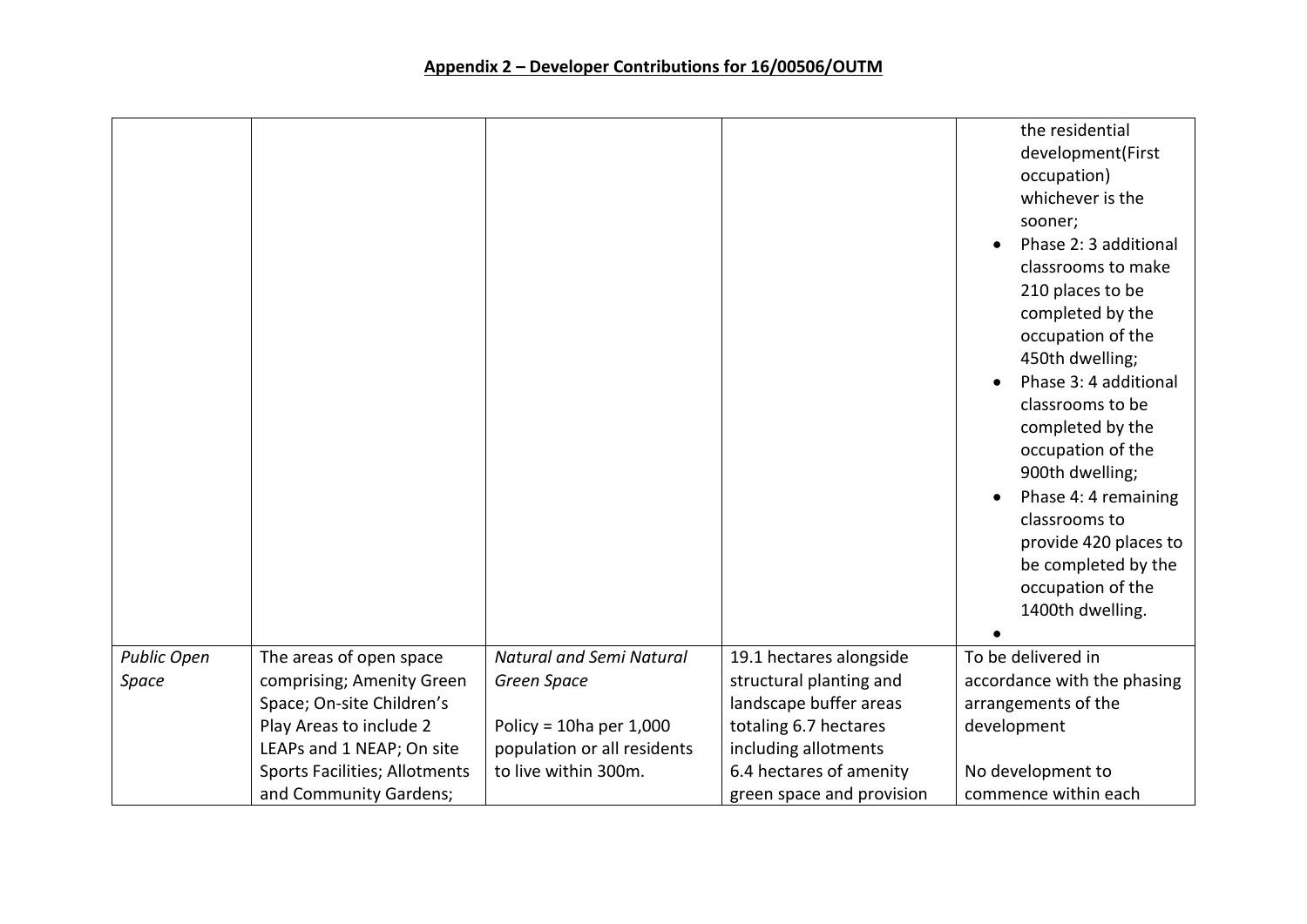|                 | <b>Natural and Semi-Natural</b> | 1800 dwellings = $43.2$ ha  | for children and young        | phase to which public open    |
|-----------------|---------------------------------|-----------------------------|-------------------------------|-------------------------------|
|                 | Green Space                     | policy requirement.         | people include pocket parks,  | space are to be located until |
|                 |                                 |                             | 2 LEAPs and 1 LEAP            | an On-site Open Space         |
|                 |                                 | <b>Amenity Green Space</b>  | 2 adult football pitches (one | Scheme has been submitted     |
|                 |                                 |                             | grass and one AGP)            | and approved by the LPA       |
|                 |                                 | Policy = $0.6$ ha per 1000  | 2 mini football pitches       |                               |
|                 |                                 | population                  | 1 junior football pitches     |                               |
|                 |                                 |                             | 1 adult and youth cricket     |                               |
|                 |                                 | 1800 dwellings = $2.59$ ha  | pitch                         |                               |
|                 |                                 |                             | 1 adult rugby pitch           |                               |
|                 |                                 | Children and Young People   | Changing facilities north of  |                               |
|                 |                                 |                             | Claypole Lane                 |                               |
|                 |                                 | Policy = $0.75$ ha per 1000 | 4 tennis courts               |                               |
|                 |                                 | population.                 |                               |                               |
|                 |                                 |                             |                               |                               |
|                 |                                 | 1800 dwellings = $3.24$ ha  |                               |                               |
|                 |                                 |                             |                               |                               |
|                 |                                 | Allotments and Community    |                               |                               |
|                 |                                 | <b>Gardens</b>              |                               |                               |
|                 |                                 |                             |                               |                               |
|                 |                                 | Policy = $0.5$ ha per 1000  |                               |                               |
|                 |                                 | population                  |                               |                               |
|                 |                                 |                             |                               |                               |
|                 |                                 | 1800 dwellings = $2.16$ ha. |                               |                               |
| <b>Bus Stop</b> | The sum of £525,000 for the     | Provision of new            | Monies contributed to         | Not to occupy any dwellings   |
| Infrastructure  | rerouting or extension of       | infrastructure from         | existing or enhanced          | until 20% of the bus service  |
|                 | bus services or the provision   | development proposals.      | services                      | contribution has been paid    |
|                 | of new bus services serving     |                             |                               | to the Council and thereafter |
|                 | the development                 |                             |                               | on each of the four           |
|                 |                                 |                             |                               | subsequent anniversaries of   |